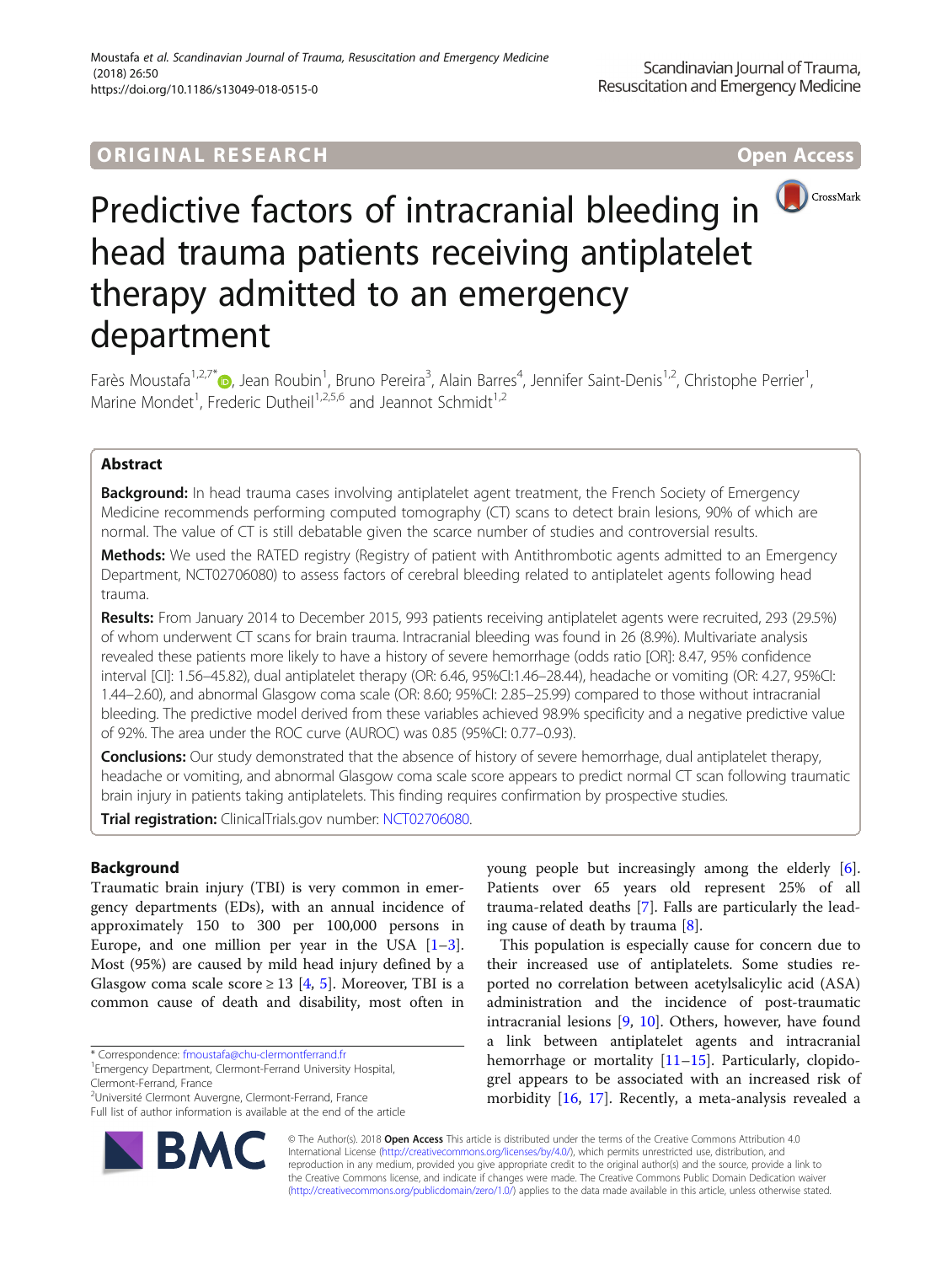correlation between antiplatelet therapy and post-traumatic cerebral hemorrhage (odds ratio [OR]: 1.87; 95% confidence interval [CI]: 1.27–2.74) [[18\]](#page-5-0).

Clinical prediction rules based on prospective studies can identify which head trauma patients are at low risk of intracerebral hemorrhage (ICH) or neurosurgical lesions [\[19](#page-5-0), [20](#page-5-0)]. However, these studies excluded patients receiving antiplatelet agents. The French guidelines thus prioritize CT as the gold standard for head trauma detection during antiplatelet agent administration [\[21](#page-5-0)]. For the other guidelines, however, antiplatelet agents are not listed as ICH risk factors [[22,](#page-5-0) [23](#page-5-0)]. Some authors have attempted to define predictive factors for cerebral bleeding, like the Glasgow coma scale, loss of consciousness, headache or vomiting, yet most included patients taking anticoagulants or antiplatelets [[14](#page-5-0), [15](#page-5-0), [24](#page-5-0)].

Choosing the optimum way to assess head trauma in antiplatelet agent cases is a significant challenge facing emergency physicians. Given the small number of studies producing controversial findings, a specific study on the bleeding risk factors for these particular patients with head trauma appears crucial in order to avoid unnecessary CT scanning. Our study sought to assess the factors related to traumatic intracranial bleeding in patients taking antiplatelet agents admitted to our ED.

#### Methods

#### Inclusion criteria

Consecutive patients admitted to the ED of a university hospital and receiving antithrombotic treatment at the time of admission were logged in the RATED registry (Registry of patient with Antithrombotic agents admitted to an Emergency Department, NCT02706080). All patients (or their legal power of attorney) were informed of the potential use of their personal data and none opposed consent. This analysis was approved by the appropriate regional French research ethics committee (CPP Sud-Est VI, IRB number: 00008526–2013/CE37).

RATED is a monocentric, ongoing (from January 2014), observational registry of consecutive patients taking antithrombotic drugs, admitted to our University Hospital ED for any reason. As far as they were able, the emergency physicians enrolled consecutive patients during each patient's medical management. Thus, data was recorded in a digital case report form in the hospital patient records.

#### Study design

We conducted a monocentric, retrospective study that used prospectively-collected data from consecutive patients enrolled in the RATED registry from January 2014 to December 2015. For this study, to follow the French Society recommendations, all patients receiving antiplatelet drugs on admission, and presenting with head

traumas received a CT scan within 4 to 8 h and were included [[21\]](#page-5-0). Those under anticoagulants were excluded.

This study sought to assess the clinical predictive factors for intracranial bleeding in patients who underwent TBI while taking antiplatelets.

#### Baseline variables

The following parameters are routinely recorded in RATED: patient's baseline characteristics; clinical status including any coexisting or underlying conditions; bleeding risk factors described in the literature (age, previous stroke, previous gastrointestinal bleeding, renal impairment, anemia, thrombocytopenia, liver disease, cancer, hypertension, dementia, alcohol) [\[25](#page-5-0)–[28\]](#page-6-0), and the use of antiplatelet therapy; use of CT scan or ultrasound; laboratory data at baseline; the antithrombotic treatment (indication, time duration, drugs, doses); concomitant drugs; death during hospitalization. For this study, we focused on the intracranial bleeding predictive factors that are already known: age, history of major bleeding (history of bleeding leading to transfusion, bleeding in a critical area and bleeding leading to hemodynamic instability by taking into account the patient history during the different hospital stay), anemia (defined as a hemoglobin count < 12 g/dl in women and < 13 in men), thrombocytopenia (defined as a platelet count < 150 G/ l), renal failure, alcohol intake, neurological examination, Glasgow coma scale, headache or vomiting, loss of consciousness, and amnesia [\[14](#page-5-0), [21](#page-5-0), [24](#page-5-0), [25](#page-5-0)]. Radiological severity was evaluated by calculating the Rotterdam CT score on the first scan performed in the emergency room as follows: (a) status of basal cisterns subdivided into normal (0), compressed (1), or absent (2); (b) midline shift subdivided into 0-5 mm  $(0)$  or > 5 mm  $(1)$ ;  $(c)$ epidural hematoma subdivided into present (0) or absent (1); (d) traumatic subarachnoid hemorrhage or intraventricular hemorrhage subdivided into absent (0) or present (1) [[29,](#page-6-0) [30\]](#page-6-0). According to the CT scan results, we then compared patients with intracranial bleeding (CT group+) to those without (CT group-).

#### Statistical analysis

It was difficult to estimate a sample size based on the literature in order to identify predictive factors for intracranial bleeding in patients taking antiplatelets presenting with head trauma. While numerous rules-of-thumb have previously been suggested for determining the minimum number of subjects required for conducting multiple regression analyses, these are heterogeneous and often have minimal empirical evidence. For multiple regression models, some authors suggest variable ratios of 15:1 or 30:1 when generalization is critical [[31](#page-6-0)–[34\]](#page-6-0). Considering these works and the intracranial bleeding rate, we deemed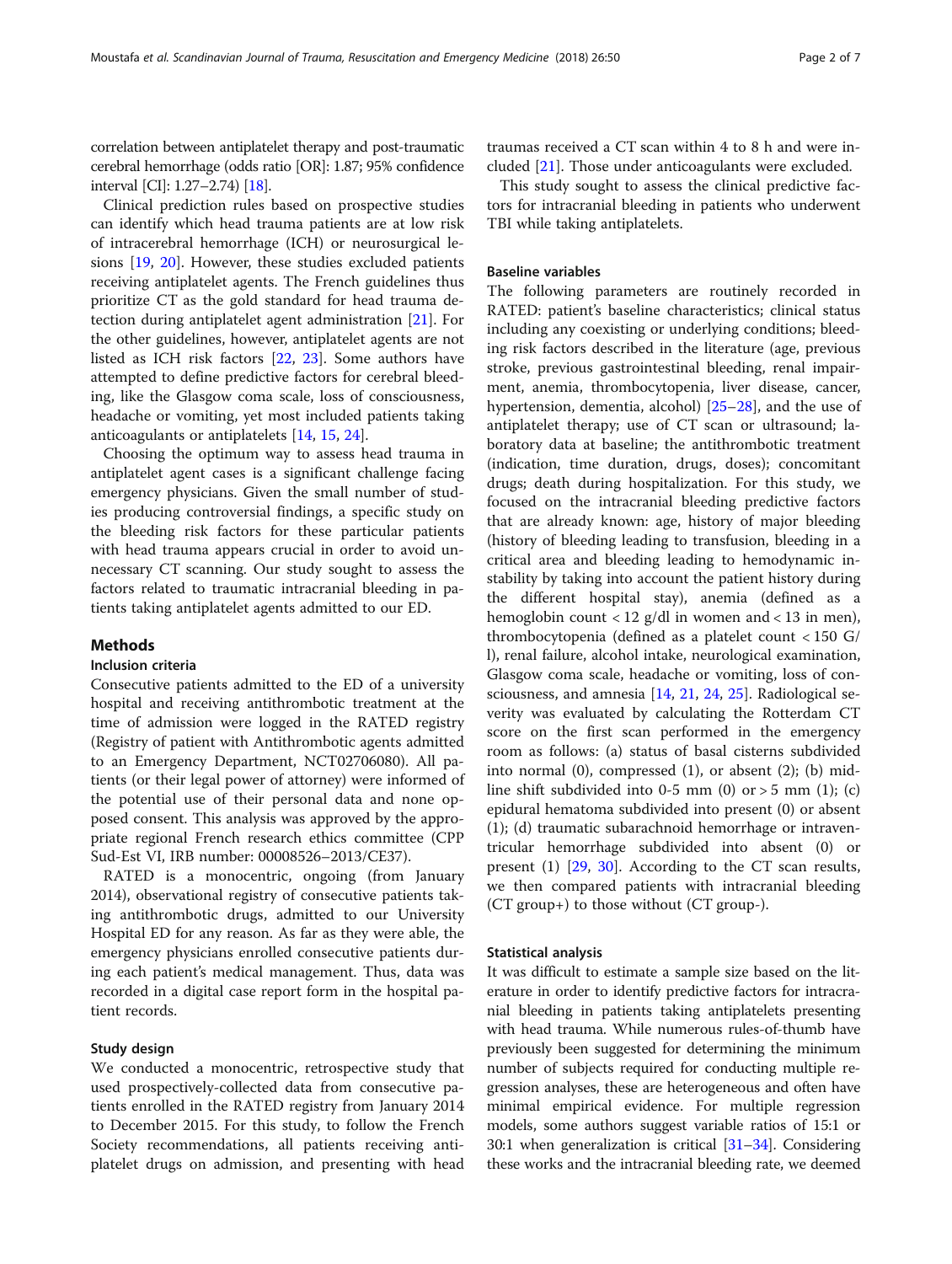a sample size of approximately 300 subjects relevant to obtain satisfactory statistical power.

All statistical analyzes were performed with Stata software (Version 13, StataCorp, College Station, US) for a two-sided error significance level of 5%. Continuous data was presented as mean ± standard deviation or median [interquartile range], according to statistical distribution (Shapiro-Wilk test for normality). Comparisons between groups (CT group- and CT group+) were performed using classic statistical tests: Student's t-test or the nonparametric Mann-Whitney test if the t-test assumptions were not met ([i] normality and [ii] homoscedasticity, analyzed by Fisher-Snedecor). For the categorical parameters, groups were compared using Chi-squared test or Fisher's exact test. Multivariable logistic regression analysis was then performed considering covariates determined according to univariate results ( $p < 0.20$ ) [\[35](#page-6-0)] and clinical relevance (following the literature) like age, gender, and loss of consciousness. A particular attention has been paid to the study of multicollinearity and interactions between covariates 1) studying the relationships between the covariables and 2) evaluating the impact to add or delete variables on multivariable model. The selection model was carried out by backward stepwise strategy based on Akaike information criteria. Then, the final model was validated by a two-step bootstrapping process. For each step, bootstrap samples with replacements ( $n = 1000$ ) were generated from the training set. In the first phase, the percentage of models including each initial variable was determined by the classic stepwise approach. Then, in the second phase, the parameters of generalized linear regression (logistic for dichotomous dependent variables) of the final model were independently estimated. Finally, the bootstrap estimates associated with each covariate regression coefficient, along with their associated standard errors, were averaged from replicates. The results were expressed as odds-ratios (OR) with 95% confidence intervals (95%CI). To illustrate these results, a receiver operating characteristic (ROC) analysis was proposed, with the area under the curve (AUROC) estimated and presented with 95%CI.

#### Results

From January 2014 to December 2015, of over 993 patients taking antiplatelet drugs, 293 (29.5%) patients presenting with TBI and CT scans were included (Fig. 1). Of these, CT scan revealed no intracranial bleeding in 267 (91.1%) (CT group-), versus bleeding in 26 (8.9%) (CT group+). Overall, 262 (89.4%) were injured by falls, 22 (7.5%) by road accidents, two (0.7%) by assaults, and seven (2.4%) by other causes.

Mean age, patient > 75 years, and female-male rate were similar between the CT group- and CT group+ (Table [1\)](#page-3-0). However, patients in the CT group+ were more likely to have major bleeding history and concomitant therapy with ASA and clopidrel than those in the CT group- (15% vs. 3 and 19% vs. 6%, respectively). Following their TBI, those in the CT group+ were more likely to present with loss of consciousness or amnesia and headaches or vomiting than those in the CT group- (73% vs. 38.5, 34.6% vs. 9.7%, respectively). Moreover, on arrival, CT group+ patients exhibited lower median Glasgow Coma scales than the CT group- (14 vs.15).

Among the 26 patients in CT group+, the Rotterdam CT-score was 1 for 10 patients (38.5%), 2 for 10 (38.5%), 3 for three (11.5%), and 4 for three (11.5%). Thirteen

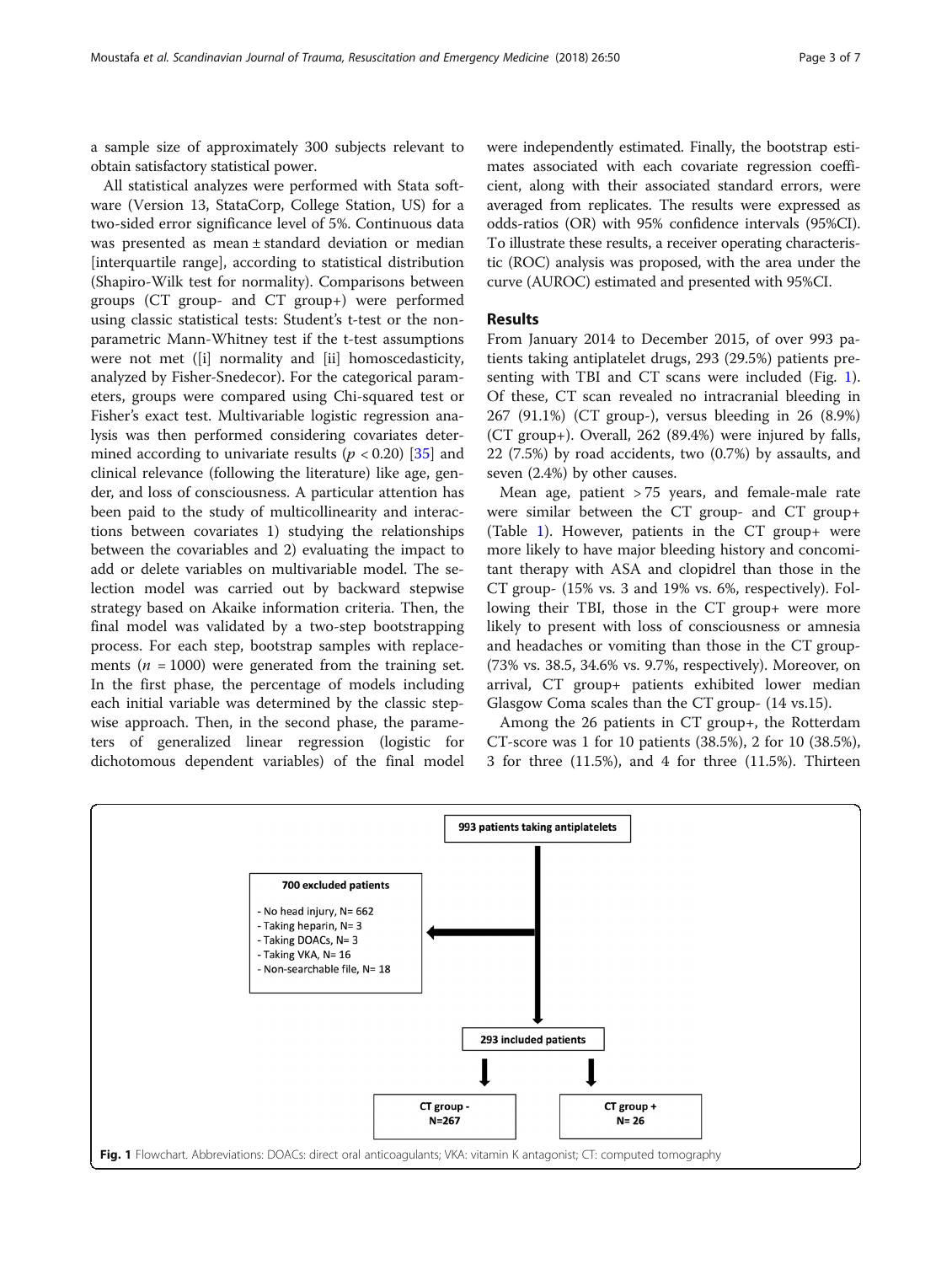|                                     | CT group -   | $CT$ group + | <i>p</i> -value |
|-------------------------------------|--------------|--------------|-----------------|
| Patient, N                          | 267          | 26           |                 |
| Sex                                 |              |              |                 |
| Women, n (%)                        | 145 (54%)    | 11 (52%)     | 0.24            |
| Age, mean $+/-$ sd                  | $80+/-11.1$  | $80+/-10.5$  | 0.98            |
| > 65 years, n (%)                   | 237 (88%)    | 24 (92%)     | 0.75            |
| > 75 years, n (%)                   | 209 (78%)    | 19 (73%)     | 0.54            |
| Medical history, n (%)              |              |              |                 |
| Stroke                              | 61 (22%)     | 8 (32%)      | 0.30            |
| Cancer                              | 36 (13%)     | 4 (15%)      | 0.76            |
| Major bleeding                      | 9(3%)        | 4 (15%)      | 0.02            |
| Risk of falling                     | 149 (55%)    | 19 (73%)     | 0.10            |
| Renal or hepatic failure            | 69 (25%)     | 5 (19%)      | 0.45            |
| Hypertension                        | 158 (63%)    | 18 (75%)     | 0.24            |
| Antiplatelet, n (%)                 |              |              |                 |
| ASA alone                           | 199 (74.5%)  | 17 (65.4%)   | 0.31            |
| Clopidogrel alone                   | 46 (17.2%)   | 4 (15.4%)    | 0.81            |
| ASA + clopidogrel                   | 18 (6%)      | 5 (19%)      | 0.04            |
| $ASA + anti-Gp2b3a$                 | 4 (1.5%)     | $0(0\%)$     | 1               |
| Clinical characteristics, n (%)     |              |              |                 |
| High-energy trauma                  | 35 (13%)     | 5 (19%)      | 0.37            |
| Alcohol                             | 13 (4%)      | $0(0\%)$     | 0.61            |
| Loss of consciousness<br>or amnesia | 103 (38.5%)  | 19 (73%)     | < 0.001         |
| Headache or vomiting                | 26 (9.7%)    | 9(34.6%)     | < 0.001         |
| Glasgow coma scale,<br>median (IQR) | $15$ [15-15] | 14 [13-15]   | < 0.001         |
| Biological characteristics, n (%)   |              |              |                 |
| Anemia                              | 67 (27%)     | 8 (30%)      | 0.68            |
| Thrombocytopenia                    | 23 (9%)      | 2(8%)        | 1               |
| CrCl ml/min, median (IQR)           | 66 [51-84]   | 65 [52-77]   | 0.72            |

<span id="page-3-0"></span>Table 1 Characteristics of patients with traumatic brain injury according to presence or not of intracranial bleeding on CT scan

CT computed tomography, ASA acetylsalicylic acid, CrCl creatinine clearance, IQR interquartile range

patients had only one cerebral bleeding and the other 13 had multiple cranial bleeding. The CT scan found 16 (61.5%) subdural hematoma, 13 (50%) subarachnoid hemorrhage, 10 (38.5%) intraparenchymal hematoma and 0 extradural hematoma. Moreover, six patients (23.1%) underwent surgery (1 decompressive craniectomy, 1 external ventricular drainage and 4 drainage) and five (19.2%) died during hospitalization (median: 2.5 days, interquartile range  $[IQR]$   $[1-11]$  $[1-11]$  $[1-11]$ :), despite two undergoing neurosurgery.

On multivariable analysis, patients with history of major bleeding (OR: 8.47; 95%CI: 1.56–45.82) receiving concomitant therapy with ASA and clopidogrel (OR: 6.46; 95%CI: 1.46–28.44), and presenting with headache or vomiting on arrival (OR: 4.27; 95%CI: 1.44–12.60), or abnormal Glasgow coma scale (OR: 8.60; 95%CI: 2.85– 25.99) were at increased risk of intracranial bleeding following TBI if taking antiplatelets (Table 2).

The AUROC obtained from this multivariable analysis was high: 0.85 (95%CI 0.77–0.93). The Receiver Operating Characteristic (ROC) curve is shown in Fig. [2](#page-4-0).

#### **Discussion**

Our study reported on a large series of consecutive patients with TBI taking antiplatelet agents only, revealing that one in every 10 patients had intracranial bleeding. This result is consistent with reports of previous studies [[24,](#page-5-0) [36,](#page-6-0) [37](#page-6-0)]. We found that four variables, easily available at baseline, may help clinicians identify patients with increased risk of intracranial bleeding: history of major bleeding, concomitant ASA with clopidogrel treatment, Glasgow coma scale, and headache or vomiting. Interestingly, the absence of all four of these factors on admission constitutes a predictive model with an area under the curve of 0.85 (95%CI: 0.77–0.93) to avoid intracranial bleeding.

Unexpectedly, after multivariable analysis, our study revealed that neither age nor loss of consciousness were predictive of intracranial bleeding. Age is a well-known bleeding risk factor, used in many bleeding risk scores [[25,](#page-5-0) [28,](#page-6-0) [38,](#page-6-0) [39](#page-6-0)]. Nevertheless, our study along with others have demonstrated that old age, independent of signs and symptoms, is not considered an a priori risk factor for intracranial lesions, with 89% of our patients being over 65 years old [[9,](#page-5-0) [40](#page-6-0)]. Previous studies suggested that patients who sustain minor head injuries are more likely to suffer intracranial bleeding if they have a history of loss of consciousness [\[13](#page-5-0), [41\]](#page-6-0). However, as loss of consciousness was a subjective risk factor, other studies did not associate it with intracranial bleeding [\[42](#page-6-0)–[45](#page-6-0)].

French guidelines recommend a CT scan 4 to 8 h following TBI in patients taking antiplatelet agents, whereas others do not constitute antiplatelet use as a

Table 2 Multivariate analysis of patient characteristics according to the risk of intracranial bleeding on CT scan

|                                   | Odds ratio | 95%CI          | p-value |
|-----------------------------------|------------|----------------|---------|
| Major bleeding                    | 8.47       | 1.56-45.82     | 0.013   |
| $ASA + clopido$                   | 6.46       | 1.46-28.44     | 0.014   |
| Headache or vomiting              | 4.27       | $1.44 - 12.60$ | 0.008   |
| Glasgow coma scale                | 8.60       | 285-2599       | < 0.001 |
| Women                             | 1.59       | 060-415        | 0.34    |
| Age                               | 0.98       | 094-103        | 0.63    |
| Loss of consciousness or amnesial | 2.21       | $0.81 - 6.02$  | 011     |

ASA acetylsalicylic acid, CI confidence interval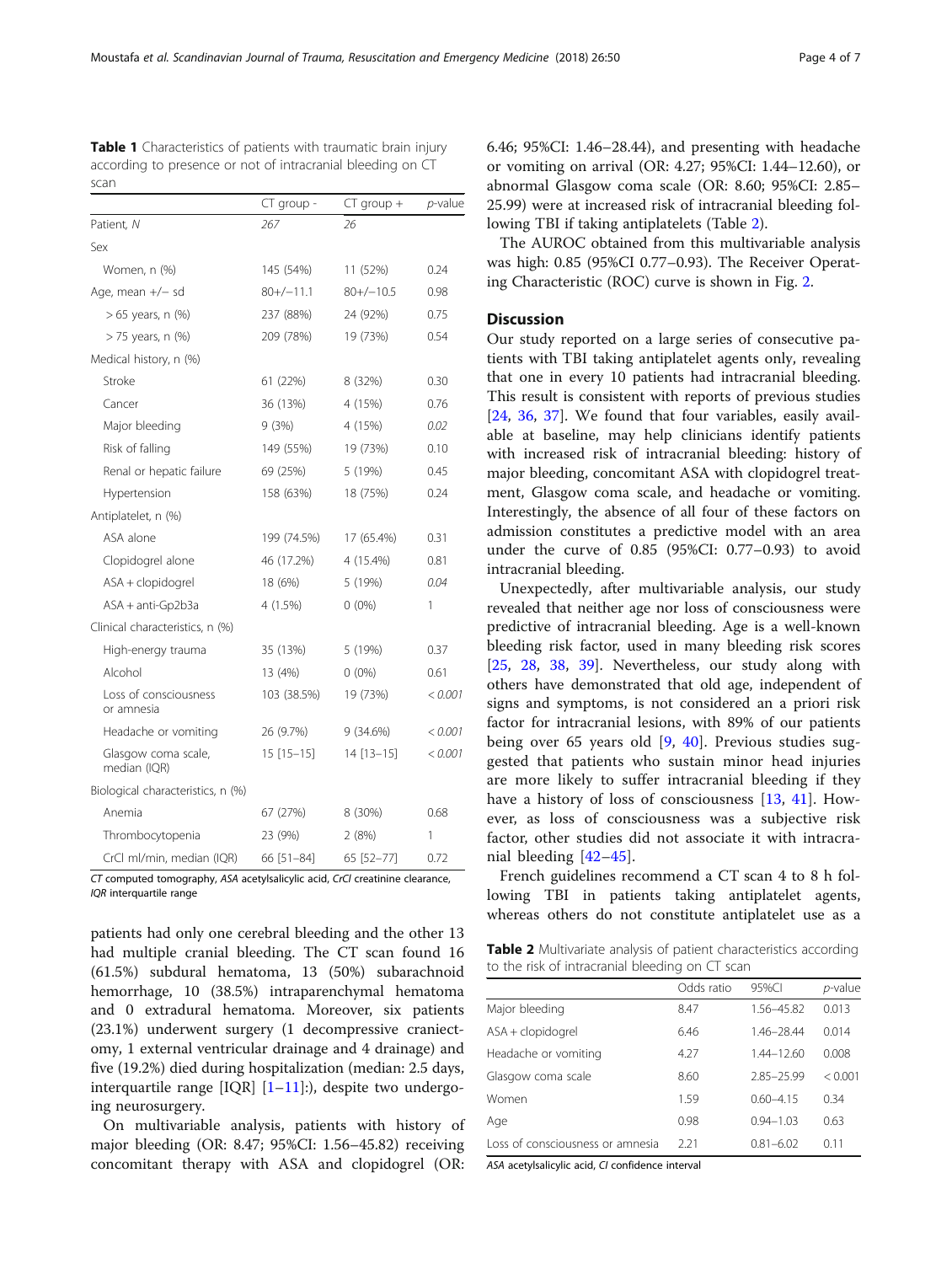<span id="page-4-0"></span>

risk factor of intracranial bleeding [\[21](#page-5-0)–[23\]](#page-5-0). TBI cases with antiplatelet agents were associated with higher mortality compared to those without [\[46,](#page-6-0) [47\]](#page-6-0). The mechanism for this appears to be the extent of intracranial bleeding in patients taking antiplatelet agents, making them more likely to present more severe intracranial bleeding [[46](#page-6-0)]. These severe intracranial bleeding cases involving antiplatelets were associated with 50% mortality, similar to the high mortality rate that occurred in those receiving anticoagulants [[46](#page-6-0), [48\]](#page-6-0). For patients receiving anticoagulants, bleeding progression was shown to be prevented and mortality reduced when these patients' treatments were quickly reversed [[49,](#page-6-0) [50\]](#page-6-0). However, for those taking antiplatelet agents, no reverse therapy exists.

A further challenge is posed by the increasing overcrowding of EDs by patients [\[51](#page-6-0), [52](#page-6-0)]. This leads to long waiting times before a CT scan can be carried out, presenting a risk that patients needing urgent care may not be treated in time [\[53\]](#page-6-0). One recent study reported that a combination of clinical information upon ED admission enables early and more adequate risk stratification [\[54,](#page-6-0) [55](#page-6-0)]. Interestingly, to our knowledge, this is the first real-life study to find significant predictive factors of intracranial bleeding following TBI with antiplatelet treatment, with half the patients thus able to avoid CT scan.

Our study has potential limitations, however. First, since our study is an observational study (and not a randomized trial), our data is only hypothesis-generating, potentially providing a useful basis for future controlled clinical trials. Secondly, emergency physicians were free to choose whether or not to perform CT scans for TBI patients taking antiplatelet agents, and were probably more likely to avoid CT scans for patients at low risk of intracranial bleeding. Thirdly, the patients were recruited

in a single center, which can cause less reproducibility, though avoids any variability of practices in different centers. Unfortunately, patients with normal CT scan weren't follow after there discharged from the ward to look at delayed intracranial hemorrhage. However, it wasn't recommended by French guidelines based on the study of Af-Geijerstam et al. who showed that, in a computed tomography strategy with a mean of 5.2 h after head trauma, no patients with normal findings on the scan had later complications ("false negatives") [[21](#page-5-0), [56](#page-6-0)]. The main strengths of our observations were a real-life management of TBI under antiplatelet agents and a high number of consecutively included patients. Moreover, Considering the model proposed in this work, our results seem powerful and robust. According to works proposed by Tosteson et al. and Demidenko, the statistical power was greater than 85% [\[57](#page-6-0), [58](#page-6-0)].

#### Conclusion

Our study demonstrated that the absence of history of severe hemorrhage, dual antiplatelet therapy, headache or vomiting, or abnormal Glasgow coma scale score appears to predict a normal CT scan following TBI in patients taking antiplatelets. This finding do not apply to patients with anticoagulants and needs to be validated by prospective studies to avoid unnecessary CT scans being performed in this particular population presenting with TBI and taking antiplatelet agents admitted to EDs.

#### Abbreviations

ASA: Acetylsalicylic acid; CI: Confidence interval; CrCl: Creatinine clearance; CT: Computed tomography; DOACs: Direct oral anticoagulants; ED: Emergency departments; ICH: Intracerebral hemorrhage; IQR: Interquartile range; OR: Odds Ratio; RATED: Registry of patient with Antithrombotic agents admitted to an Emergency Department; ROC: Receiver operating characteristic; TBI: Traumatic Brain Injury; VKA: Vitamin K antagonist.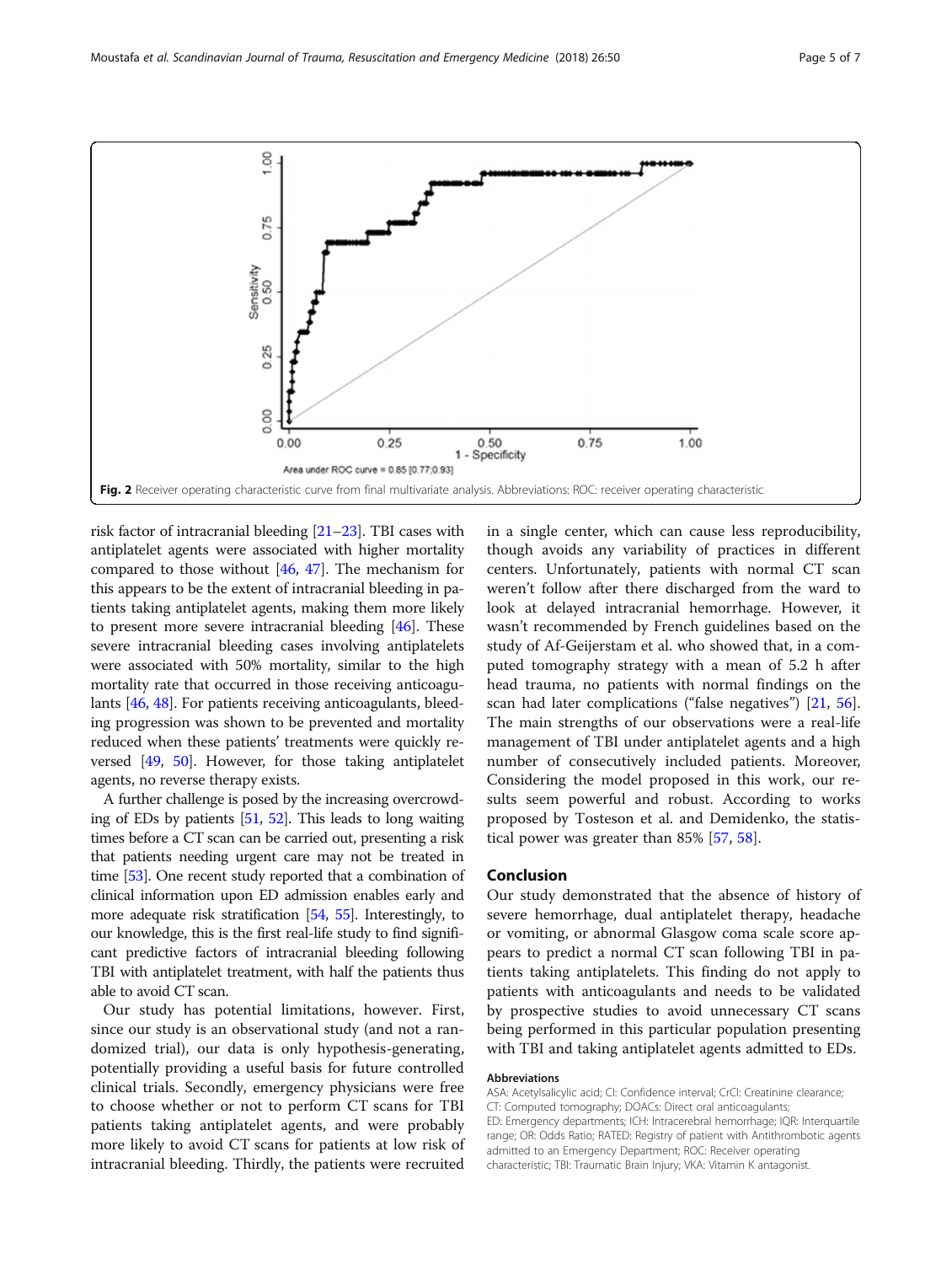#### <span id="page-5-0"></span>Acknowledgements

All authors had full access to all study data (including statistical reports and tables) and bear responsibility for data integrity and accuracy. All authors were involved in the critical revision of the manuscript with regard to its primary intellectual content, and all approved the final version submitted for publication. We also want to thanks all the medical student of our unit for their help in the data recording.

#### Availability of data and materials

The datasets used and/or analysed during the current study are available from the corresponding author on reasonable request.

#### Authors' contributions

FM and JR designed the study, performed the measurements, analyzed the data, prepared the figures, and drafted the manuscript. BP contributed to the statistical part of the manuscript. AB, JSD, CP, MM, FD and JS contributed to the design of the study and/or discussed the findings and revised the manuscript. All authors read and approved the final manuscript.

#### Ethics approval and consent to participate

This analysis was approved by the appropriate regional French research ethics committee (CPP Sud-Est VI, IRB number: 00008526–2013/CE37). All patients (or their legal power of attorney) were informed of the potential use of their personal data and none opposed consent.

#### Consent for publication

No individual person's data.

#### Competing interests

Dr. Moustafa has served as a consultant for Bayer HealthCare Pharmaceuticals and Sanofi, been a speaker for Bayer HealthCare Pharmaceuticals, Boehringer Ingelheim, Daiichi-Sankyo and Sanofi, and has received grants from Sanofi, Bayer HealthCare, and LFB. Dr. Schmidt has received payments for board membership from Bayer,

Daichi, Lilly, and Pfizer, as well as personal compensation from Biomerieux, Bohringer Ingelheim, Sanofi, and Novartis.

All other authors have reported that they have no relationships relevant to the contents of this paper to disclose.

#### Publisher's Note

Springer Nature remains neutral with regard to jurisdictional claims in published maps and institutional affiliations.

#### Author details

<sup>1</sup> Emergency Department, Clermont-Ferrand University Hospital, Clermont-Ferrand, France. <sup>2</sup>Université Clermont Auvergne, Clermont-Ferrand, France. <sup>3</sup> Biostatistics Unit, DRCI, Clermont-Ferrand University Hospital, Clermont-Ferrand, France. <sup>4</sup> Department of Medical Information, University Hospital of Clermont-Ferrand, Clermont-Ferrand, France. <sup>5</sup>School of Exercise Science, Australian Catholic University, Melbourne, VIC, Australia. <sup>6</sup>UMR CNRS 6024, "Physiological and Psychosocial Stress" Team, LAPSCO, Clermont-Ferrand, France. <sup>7</sup>Service des Urgences, CHU Clermont-Ferrand, 58 rue Montalembert, F-63003 Clermont-Ferrand, Cedex 1, France.

# Received: 8 March 2018 Accepted: 8 June 2018<br>Published online: 19 June 2018

#### References

- Tagliaferri F, Compagnone C, Korsic M, et al. A systematic review of brain injury epidemiology in Europe. Acta Neurochir. 2006;148:255–67. [https://doi.](https://doi.org/10.1007/s00701-005-0651-y) [org/10.1007/s00701-005-0651-y.](https://doi.org/10.1007/s00701-005-0651-y)
- 2. Jager TE, Weiss HB, Coben JH, Pepe PE. Traumatic brain injuries evaluated in U.S. emergency departments, 1992-1994. Acad Emerg Med. 2000;7:134–40. <https://doi.org/10.1111/j.1553-2712.2000.tb00515.x>.
- Rutland-Brown W, Langlois JA, Thomas KE, Xi YL. Incidence of traumatic brain injury in the United States, 2003. J Head Trauma Rehabil. 2006;21:544–8. [https://doi.org/10.1097/00001199-200611000-00009.](https://doi.org/10.1097/00001199-200611000-00009)
- 4. Fabbri A, Servadei F, Marchesini G, et al. Predicting intracranial lesions by antiplatelet agents in subjects with mild head injury. J Neurol Neurosurg Psychiatry. 2010;81:1275–9. [https://doi.org/10.1136/jnnp.2009.197467.](https://doi.org/10.1136/jnnp.2009.197467)
- 5. Cassidy JD, Carroll LJ, Peloso PM, et al. Incidence, risk factors and prevention of mild traumatic brain injury: results of the WHO collaborating Centre task force on mild traumatic brain injury. J Rehabil Med. 2004;36:28–60. [https://](https://doi.org/10.1080/16501960410023732) [doi.org/10.1080/16501960410023732](https://doi.org/10.1080/16501960410023732).
- 6. Roozenbeek B, Maas AIR, Menon DK. Changing patterns in the epidemiology of traumatic brain injury. Nat Rev Neurol. 2013;9:231–6. <https://doi.org/10.1038/nrneurol. 2013.22>.
- 7. Gallagher SF, Williams B, Gomez C, et al. The role of cardiac morbidity in short- and long-term mortality in injured older patients who survive initial resuscitation. Am J Surg. 2003;185:131–4.
- 8. Schwab CW, Kauder DR. Trauma in the geriatric patient. Arch Surg. 1992; 127:701–6.
- 9. Spektor S, Agus S, Merkin V, Constantini S. Low-dose aspirin prophylaxis and risk of intracranial hemorrhage in patients older than 60 years of age with mild or moderate head injury: a prospective study. J Neurosurg. 2003;99: 661–5. [https://doi.org/10.3171/jns.2003.99.4.0661.](https://doi.org/10.3171/jns.2003.99.4.0661)
- 10. Di Bartolomeo S, Marino M, Valent F, De Palma R. Effects of anticoagulant and antiplatelet drugs on the risk for hospital admission for traumatic injuries: a case-control and population-based study. J Trauma Acute Care Surg. 2014;76:437–42. [https://doi.org/10.1097/TA.0b013e3182aa80f9.](https://doi.org/10.1097/TA.0b013e3182aa80f9)
- 11. Siracuse JJ, Robich MP, Gautam S, et al. Antiplatelet agents, warfarin, and epidemic intracranial hemorrhage. Surgery. 2010;148:724–30. [https://doi.org/](https://doi.org/10.1016/j.surg.2010.07.014) [10.1016/j.surg.2010.07.014.](https://doi.org/10.1016/j.surg.2010.07.014)
- 12. Batchelor JS, Grayson A. A meta-analysis to determine the eff ect of anticoagulation on mortality in patients with blunt head trauma. Br J Neurosurg. 2013;27:12–8. [https://doi.org/10.3109/02688697.2012.705361.](https://doi.org/10.3109/02688697.2012.705361)
- 13. Brewer ES, Reznikov B, Liberman RF, et al. Incidence and predictors of intracranial hemorrhage after minor head trauma in patients taking anticoagulant and antiplatelet medication. J Trauma. 2011;70:E1–5. [https://](https://doi.org/10.1097/TA.0b013e3181e5e286) [doi.org/10.1097/TA.0b013e3181e5e286.](https://doi.org/10.1097/TA.0b013e3181e5e286)
- 14. Reddy S, Sharma R, Grotts J, et al. Incidence of intracranial hemorrhage and outcomes after ground-level falls in geriatric trauma patients taking preinjury anticoagulants and antiplatelet agents. Am Surg. 2014;80:975–8.
- 15. Fabbri A, Servadei F, Marchesini G, et al. Antiplatelet therapy and the outcome of subjects with intracranial injury: the Italian SIMEU study. Crit Care. 2013;17:R53. [https://doi.org/10.1186/cc12575.](https://doi.org/10.1186/cc12575)
- 16. Jones K, Sharp C, Mangram AJ, Dunn EL. The effects of preinjury clopidogrel use on older trauma patients with head injuries. Am J Surg. 2006;192:743–5. [https://doi.org/10.1016/j.amjsurg.2006.08.037.](https://doi.org/10.1016/j.amjsurg.2006.08.037)
- 17. Levine M, Wyler B, Lovecchio F, et al. Risk of intracranial injury after minor head trauma in patients with pre-injury use of clopidogrel. Am J Emerg Med. 2014;32:71–4. [https://doi.org/10.1016/j.ajem.2013.08.063.](https://doi.org/10.1016/j.ajem.2013.08.063)
- 18. van den Brand CL, Tolido T, Rambach AH, et al. Systematic review and meta-analysis: is pre-injury antiplatelet therapy associated with traumatic intracranial hemorrhage? J Neurotrauma. 2017;34:1–7. [https://doi.org/10.](https://doi.org/10.1089/neu.2015.4393) [1089/neu.2015.4393](https://doi.org/10.1089/neu.2015.4393).
- 19. Stiell IG, Wells GA, Vandemheen K, et al. The Canadian CT head rule for patients with minor head injury. Lancet. 2001;357:1391–6. [https://doi.org/10.](https://doi.org/10.1016/S0140-6736(00)04561-X) [1016/S0140-6736\(00\)04561-X](https://doi.org/10.1016/S0140-6736(00)04561-X).
- 20. Smits M, Dippel DWJ, Steyerberg EW, et al. Predicting intracranial traumatic findings on computed tomography in patients with minor head injury: the CHIP prediction rule. Ann Intern Med. 2007;146:397–405.
- 21. Jehlé E, Honnart D, Grasleguen C, et al. Minor head injury (Glasgow Coma Score 13 to 15): triage, assessment, investigation and early management of minor head injury in infants, children and adults. Ann Fr Med Urgence. 2012;2:199–214. [https://doi.org/10.1007/s13341-012-0202-4.](https://doi.org/10.1007/s13341-012-0202-4)
- 22. Jagoda AS, Bazarian JJ, Bruns JJ, et al. Clinical policy: neuroimaging and Decisionmaking in adult mild traumatic brain injury in the acute setting. Ann Emerg Med. 2008;52:714–48. [https://doi.org/10.1016/j.annemergmed.](https://doi.org/10.1016/j.annemergmed.2008.08.021) [2008.08.021.](https://doi.org/10.1016/j.annemergmed.2008.08.021)
- 23. Servadei F, Teasdale G, Merry G. Defining acute mild head injury in adults: a proposal based on prognostic factors, diagnosis, and management. J Neurotrauma. 2001;18:657–64. <https://doi.org/10.1089/089771501750357609>.
- 24. Nishijima DK, Offerman SR, Ballard DW, et al. Risk of traumatic intracranial hemorrhage in patients with head injury and preinjury warfarin or clopidogrel use. Acad Emerg Med. 2013;20:140–5. [https://doi.org/10.1111/](https://doi.org/10.1111/acem.12074) [acem.12074](https://doi.org/10.1111/acem.12074).
- 25. Gage BF, Yan Y, Milligan PE, et al. Clinical classification schemes for predicting hemorrhage: results from the National Registry of atrial fibrillation (NRAF). Am Heart J. 2006;151:713–9. [https://doi.org/10.1016/j.ahj.2005.04.017.](https://doi.org/10.1016/j.ahj.2005.04.017)